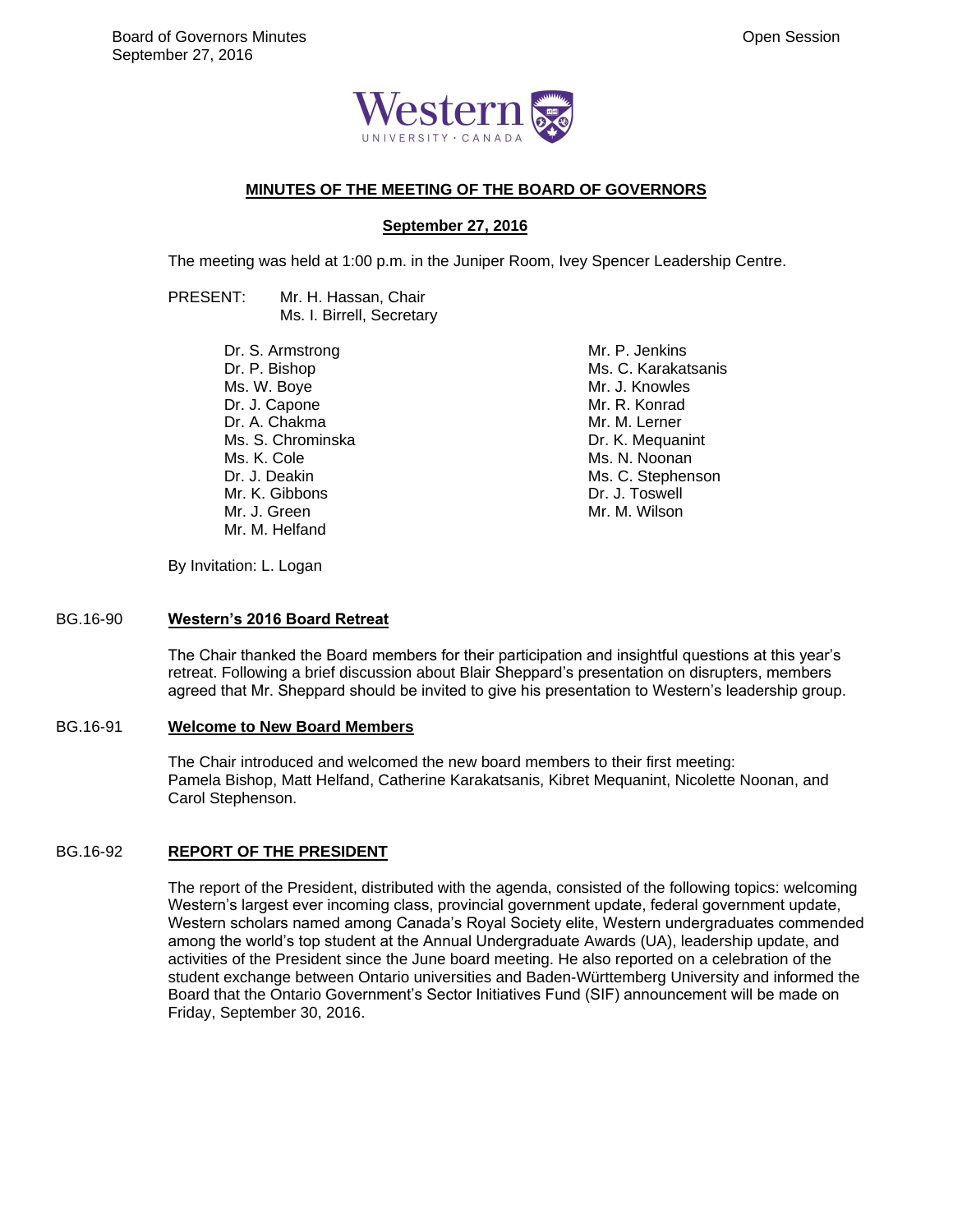Board of Governors **Community Community** Community Community Community Community Community Community Community Community Community Community Community Community Community Community Community Community Community Community C September 27, 2016 **Page 2** Page 2

## BG.16-93 **UNANIMOUS CONSENT AGENDA** [Appendix I]

It was moved by M. Wilson, seconded by W. Boye,

That the items listed in Appendix I, Unanimous Consent Agenda, be approved or received for information by the Board of Governors by unanimous consent.

CARRIED

## BG.16-94 **Minutes of the Previous Meeting**

The open session minutes of the meeting of June 23, 2016 were approved with the inclusion of the following revision:

 BG.16-79: C. Beynon was added to the list of those introducing the Draft Indigenous Strategic Plan (paragraph 2)

## BG.16-94a **University Rapid Transit Working Group** [BG.16-68]

A member asked for an update on the expanded membership of the University Rapid Transit Working Group. L. Logan reported that this group will be renamed because its scope has expanded to include the campus master plan and the development of open space and landscape. The membership includes the presidents of the Society of Graduate Students and the University Students Council, three members of faculty, a representative from the London Health Sciences Centre, and members from Facilities Management and the Department of Equity & Human Rights Services.

## **REPORT OF THE PROPERTY & FINANCE COMMITTEE** [Appendix II]

#### BG.16-95 **Revisions to Policy 2.15 – Approval of Capital Projects**

It was moved by S. Chrominska, seconded by J. Knowles,

That the revised MAPP 2.15, retitled as "*Approval of Capital Projects*," attached hereto as Appendix III, Annex 1, be approved.

#### CARRIED

## BG.16-96 **Information Items Reported by the Property & Finance Committee**

The Report of the Property & Finance Committee, detailed in Appendix II, contained the following items that were received for information by unanimous consent:

- The Stephen A. Jarislowsky Chair in Central Banking
- Investment Committee Report
- Quarterly Ratio Report on Non-Endowed Funds
- New Scholarships and Awards

# **REPORT OF THE SENIOR POLICY & OPERATIONS COMMITTEE** [Appendix III]

## BG.16-97 **Information Items Reported by the Senior Policy & Operations Committee**

The Report of the Senior Policy & Operations Committee, detailed in Appendix III, contained the following item that was received for information by unanimous consent:

Committee Appointments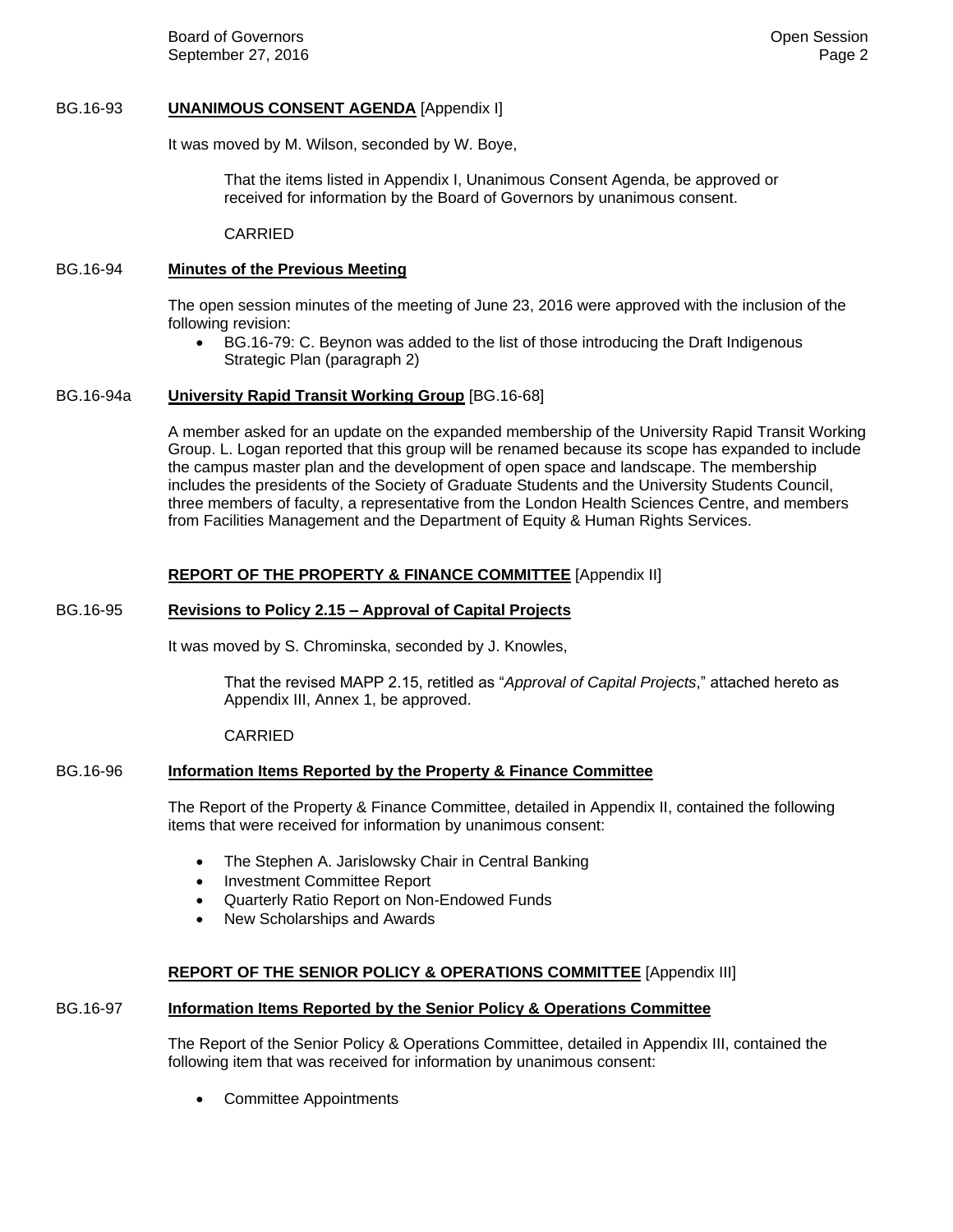## **REPORT OF THE AUDIT COMMITTEE** [Appendix IV]

## BG.16-98 **Audited Financial Statements for the Year Ended April 30, 2016**

It was moved by M. Wilson, seconded by R. Konrad,

That the Board of Governors approve the draft audited combined financial statements for the University for the fiscal year ended April 30, 2016 (Annex 1, Section 1).

CARRIED

## BG.16-99 **Financial Statements – Related Companies**

The Financial Statements: Related Companies, detailed in Appendix IV, item 2, Annex 1, were provided for information.

## BG.16-100 **Harassment and Discrimination Matters Annual Report**

The Board received for information the Harassment and Discrimination Matters Annual Report detailed in Appendix IV, Annex 2.

# **REPORT OF THE FUND RAISING AND DONOR RELATIONS COMMITTEE** [Appendix V]

# BG.16-101 **Fund Raising Activity Quarterly Report to July 31, 2016**

The Board received for information the Fund Raising Activity Quarterly Report to July 31, 2016, detailed in Appendix V, Annex 1.

# **ITEMS REFERRED BY SENATE** [Appendix VI]

## **Department of Visual Arts – Deferral of the Department of Visual Arts' Name Change to the Department of Art History and Studio Art**

It was moved by M. Wilson, seconded by W. Boye,

That the renaming of the Department of Visual Arts to the Department of Art History and Studio Art, intended to take effect on July 1, 2016, be deferred indefinitely.

CARRIED (By Unanimous Consent)

## BG.16-102 **Information Items Referred by Senate**

Appendix VI, Items Referred by Senate, contained the following items that were received for information:

- Institutional Quality Assurance Report
- Honorary Degree Recipients Autumn 2016
- Report of the Academic Colleague
- Announcements Academic Administrative Appointments
- 2017 Convocation Dates
- University Convocation Ceremony in Hong Kong